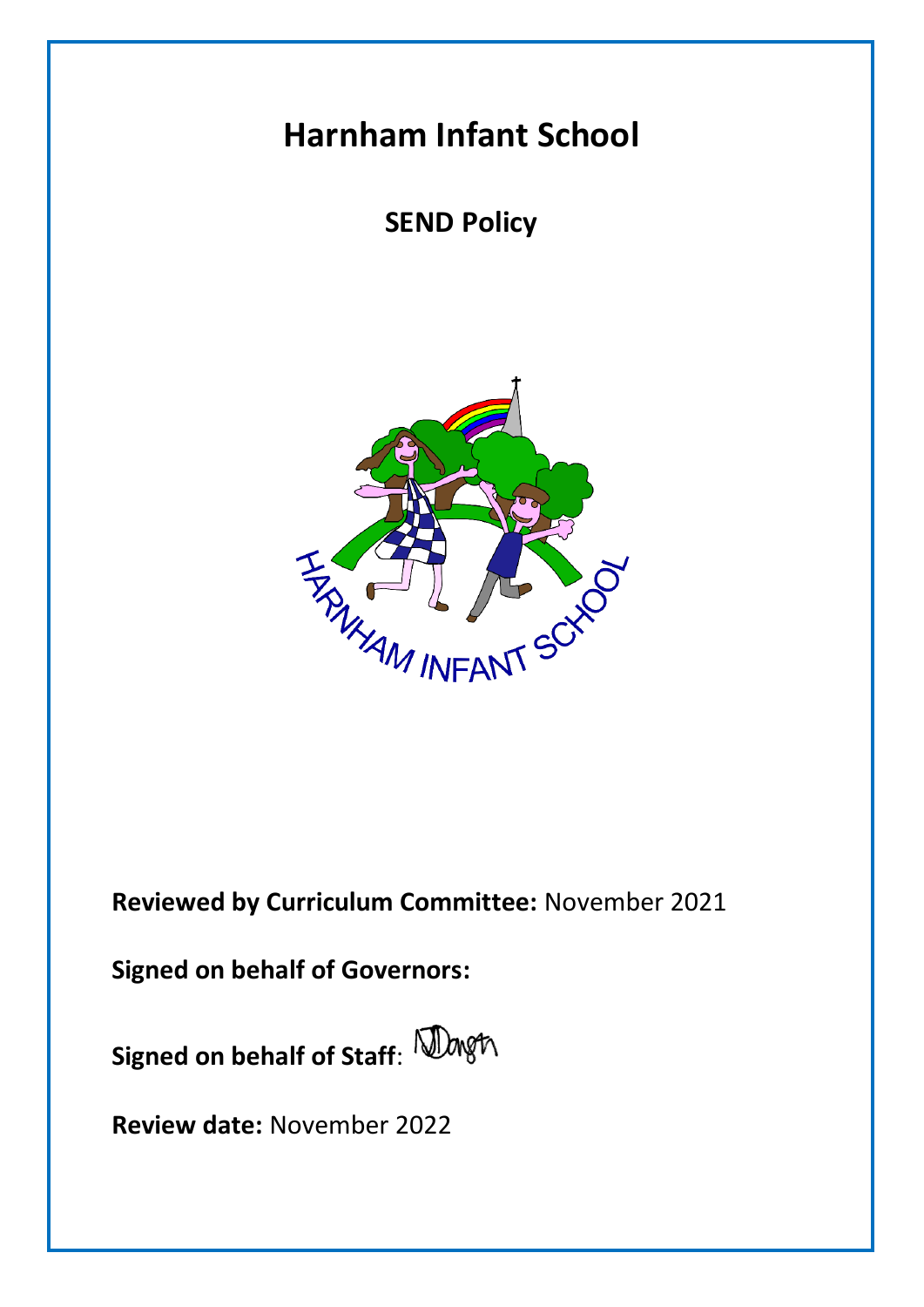



## **Special Educational Needs Policy 2021-22**

This policy complies with the statutory requirements laid out in the SEND Code of Practice 0-25 (July 2014) 3.65 and has been written with reference to the following guidance and documents:

- 1. Equality Act 2010: advice for schools DfE Feb 2013
- 2. SEND Code of Practice 0-25 (July 2014)
- 3. Schools SEN Information Report Regulations (2014) [www.sendgateway.org.uk](http://www.sendgateway.org.uk/)
- 4. Statutory Guidance on Supporting pupils at school with medical conditions (April 2014)
- 5. The National Curriculum in England: framework for Key Stage 1 and 2 (July 2014)
- 6. Accessibility Plan

This policy was created by the SENDCo in liaison with the SEND Governor – Mrs Lorraine Batchelor, as well as staff and parents of pupils with SEND.

### **Contact Details**

The SENDCo for Harnham Infant School is Laura Pike. She can be contacted via the school office or by emailing [inclusion@harnham-inf.wilts.sch.uk](mailto:inclusion@harnham-inf.wilts.sch.uk)

#### **Beliefs and values around SEND**

This SEND policy details how this school will do its best to ensure that the necessary provision is made for any pupils who have Special Educational Needs and / or Disabilities and that those needs are made known to all who are likely to teach them. The school will use its best endeavours to ensure that teachers and teaching assistants are able to identify and provide for those pupils with Special Educational Needs and Disabilities to enable them to participate in the activities of the school along with other pupils, so far as reasonably practical and compatible with their special educational provision and the effective education of the pupils with whom they are working.

 The school will have regard to the SEND Code of Practice 0-25 (July 2014) whilst carrying out its duties and will ensure that parents are consulted about the provision of SEND that is being made for their child.

 Partnership with parents/carers play a key role in enabling children to achieve their potential. The school recognises that parents hold key information and have knowledge and experience to contribute to the shared view of a child's needs and the best ways of supporting that child. All parents/carers of children with SEN and or Disabilities and the children themselves will be viewed as partners and supported in playing an active and valued role in their children's education.

## **Aims**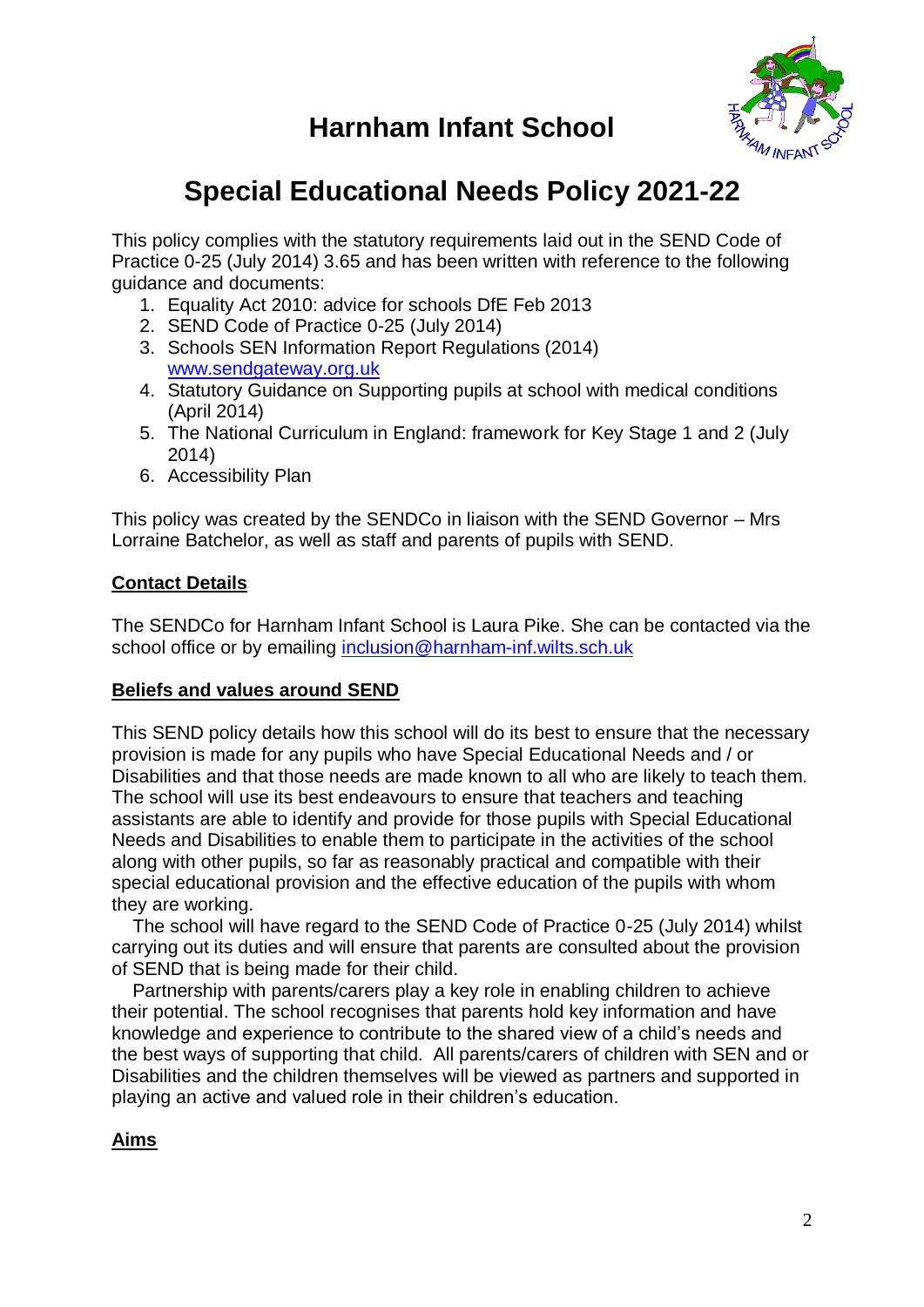- $\triangleright$  To recognise that children may require additional support at any time during their school life. This may be as a result of learning difficulties, physical or sensory impairment, behaviour or emotional needs.
- $\triangleright$  To provide all children with the opportunity to maximise their potential through the delivery of a broad, balanced and appropriate curriculum.
- $\triangleright$  To develop self-esteem through showing each child they are unique, valued and by praising all personal achievements.
- $\triangleright$  To develop the social, moral, spiritual and cultural understanding of each child.
- $\triangleright$  To ensure that pupils with Special Educational Needs are as fully involved in the life of the class as possible.
- $\triangleright$  To meet the needs of pupils within the classroom, wherever possible.

## **Objectives**

- $\triangleright$  To ensure that all children with SEND will have a plan which will show what different or additional support they might need.
- $\triangleright$  If appropriate children will have 'My Individual Support Plan'. This will set regular targets to support the children in achieving small steps. These will be reviewed termly and shared with parents regularly.
- $\triangleright$  If needed, Harnham Infant School will request advice from outside agencies and together with the child's teacher and parents, a My Support Plan will be developed.
- $\triangleright$  To identify and monitor pupils' individual needs at the earliest possible stage, so that the necessary provision can be made.
- $\triangleright$  To plan, where appropriate, an effective curriculum to meet the needs of children with special educational needs and ensure that the targets set in the child's Support Plan or My Individual Support Plan are Specific, Measurable, Achievable, Realistic and Time Related (SMART).
- $\triangleright$  We aim for each child to practice their targets at least twice a week and record their progress.
- $\triangleright$  To work in close partnership with parents/carers of pupils with Special Educational Needs.
- $\triangleright$  Where appropriate, to involve pupils in the identification and review of their targets identified in their Support Plan or My Individual Support Plan.
- $\triangleright$  To raise self-esteem of pupils with Special Educational Needs through the identification and acknowledgement of the progress they achieve.
- $\triangleright$  To ensure that all those who are involved in the child's learning understand how best to support the child.

#### **Identifying SEND**

SEND is divided into 4 types:

**Communication and Interaction** – this includes children with speech and language delay, impairments or disorders, hearing impairment and those who demonstrate features within the autistic spectrum.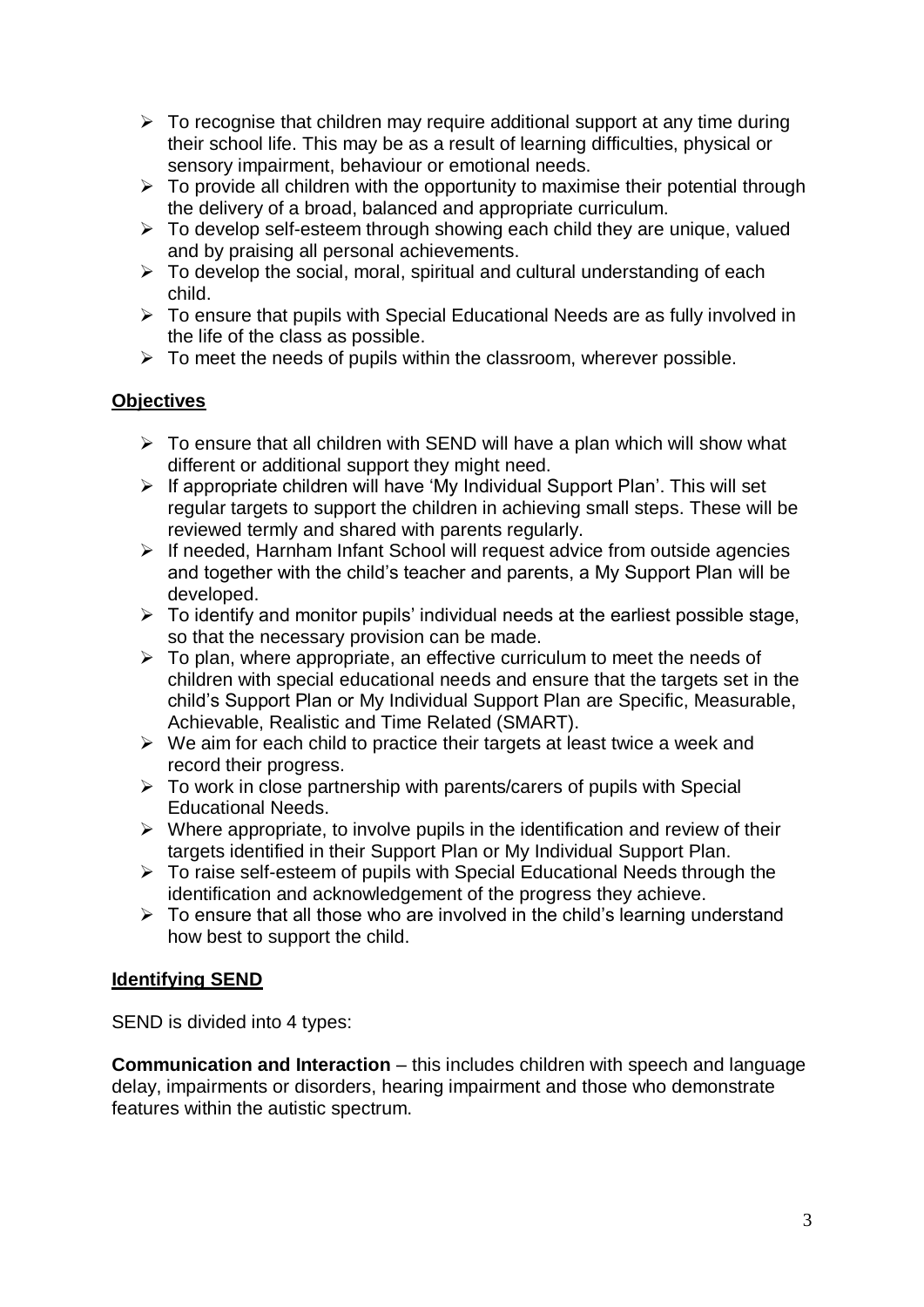**Cognition and Learning –** this includes children who demonstrate features of moderate, severe or profound learning difficulties or specific learning difficulties or specific learning difficulties such as dyslexia, dyscalculia, dysgraphia or dyspraxia.

**Social, Mental and Emotional Health** - this includes children who may be withdrawn or isolated, disruptive or disturbing, hyperactive or lack concentration.

**Sensory and or Physical Needs** – this includes children with sensory, multisensory and physical difficulties.

The purpose of identifying the 4 types of SEND is to enable the school to take appropriate action – it is not to fit a child into a particular category. **Children may also have other needs which are not identified as SEND but may impact on progress and attainment**

**Behaviour difficulties –** Behaviour difficulties do not necessarily mean that a child has SEN or a disability and should not automatically lead to a pupil being registered as having SEND. However, in practical terms behaviour issues may lead to children being on the SEND register so that they can access the appropriate support. Please see the Behaviour Policy for more details on how behaviour difficulties are supported at Harnham Infant School. Children in our school maybe referred to CAMHS, counselling or be invited to join the ELSA program.

**Disability –** Many children who have SEN may have a disability under the Equality Act 2010 – that is '…a physical or mental impairment which has a long-term and substantial adverse effect on their ability to carry out normal day-to-day activities'. This definition provides a relatively low threshold and includes more children than many realise: 'Long-term' is defined as 'a year or more' and 'substantial' is defined as 'more than minor or trivial'. This definition includes sensory impairments, such as those affecting sight or hearing, and long-term health conditions such as asthma, diabetes, epilepsy and cancer. Children with such conditions do not necessarily have SEND but they might need an Individual Health Care Plan (IHCP**)**. However, where a child requires Special Education Provision they will also be covered by the SEN definition. A child who has a physical disability may need a PEEP (Personal Evacuation Plan) which will provide details of additional arrangements required to allow safe **evacuation** in an emergency e.g. a fire.

**Slow Progress and Low Attainment –** Slow progress and low attainment do not necessarily mean that a child has SEN and should not automatically lead to a pupil being recorded as having SEND. These children will take part in additional intervention groups and might have specific targets through a My Individual Support Plan (MISP) to help them to make accelerated progress. Their progress will be closely monitored by the SENDCo and the class teacher and highlighted during termly pupil progress meetings.

**English as an Additional Language –** Identifying and assessing SEN for children whose first language is not English requires particular care; difficulties related solely to limitation in English as an additional language is not an SEN. If necessary, a referral to the EMAS service can be made to offer advice on how to support EAL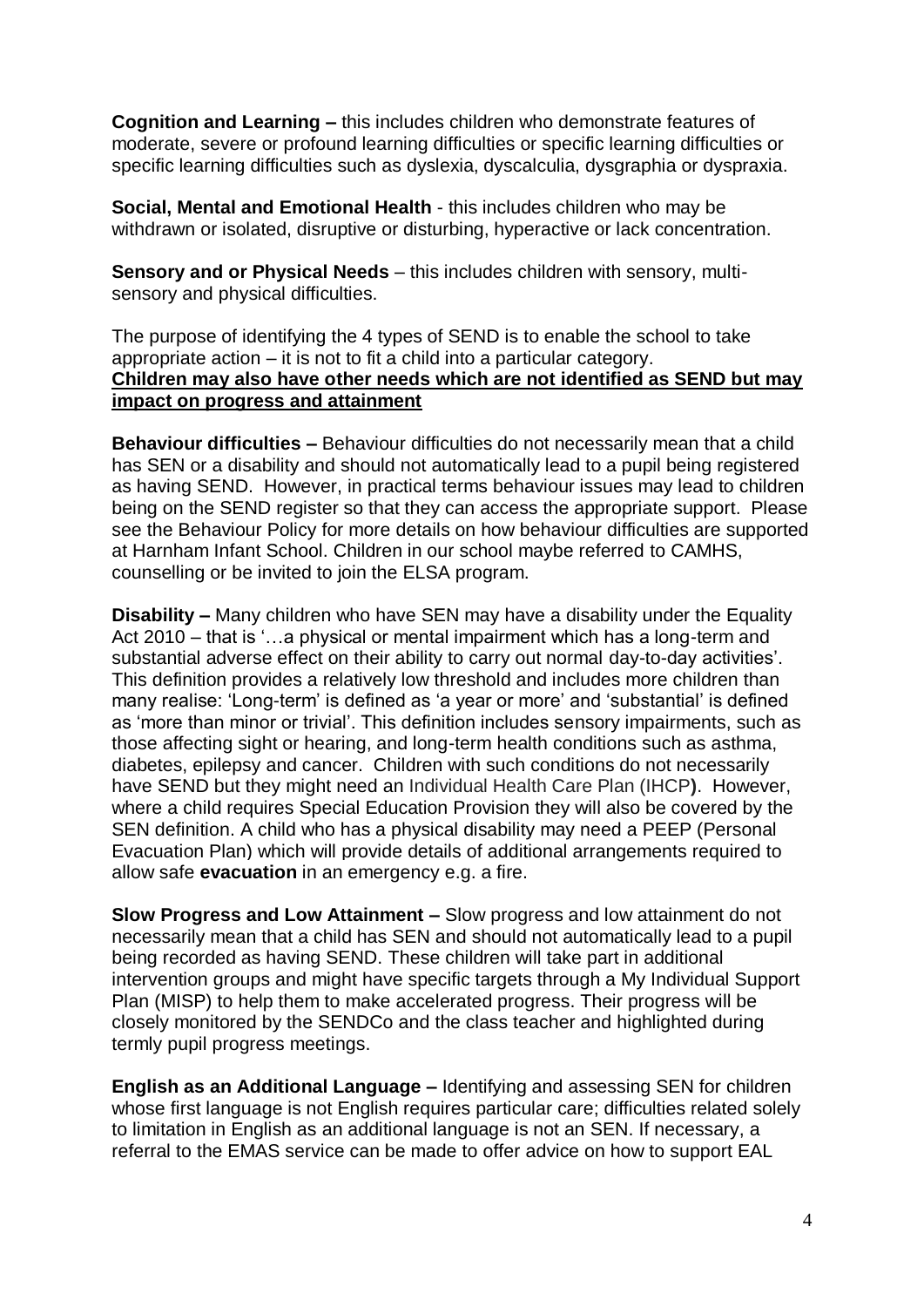learners. It takes 5-7 years before children who are EAL can achieve academic fluency and they will often need additional support throughout Infant school.

**Attendance and Punctuality –** All children should attend school regularly and punctually so as to achieve the best possible education through an optimum use of their time at school. Poor attendance and lateness can lead to lower attainment and progress.

**Health and Welfare –** All children have a right to be protected from harm. Children cannot learn effectively if they do not feel secure.

**Disadvantaged learners and Service Children's Grants – '**Disadvantaged Learners' refers to grants allocated for children who are, or have been, in receipt of Free School Meals and Looked After Children (all children looked after who have been in care at least one day in the year groups Yr R to 11) The Pupil Premium provides additional funding on top of the main funding a school receives. It is targeted at pupils from disadvantaged backgrounds to ensure they benefit from the same opportunities as pupils from less deprived families.

Service Children's Grants refers to grants allocated to children whose parent/s are serving in the Military. Whilst the attainment of service children, on average, is above that of their peers, they face unique challenges and stresses. The extra funding will help schools focus on providing additional pastoral support to Service children.

As a school we observe two key duties:

We must not directly or indirectly discriminate against, harass or victimise disabled children and young people.

We must make reasonable adjustments, including the provision of auxiliary aids and services, to ensure that disabled children are not at a substantial disadvantage compared with their peers. This duty is anticipatory – it requires thought to be given in advance to what disabled children might require and what adjustments might need to be made to prevent them being disadvantaged.

The school's Equality Policy and objectives, along with the Accessibility Plan can be obtained via the school office or on the school's website.

#### **Graduated approach to SEND support**

This section sets out the process by which Harnham Infant School identifies and manages children with SEND.

**Identification, assessment and review –** The Code of Practice outlines a graduated response to pupils' needs. This response is seen as action that is **additional** to or **different** from the provision made as part of the school's usual differentiated curriculum and strategies.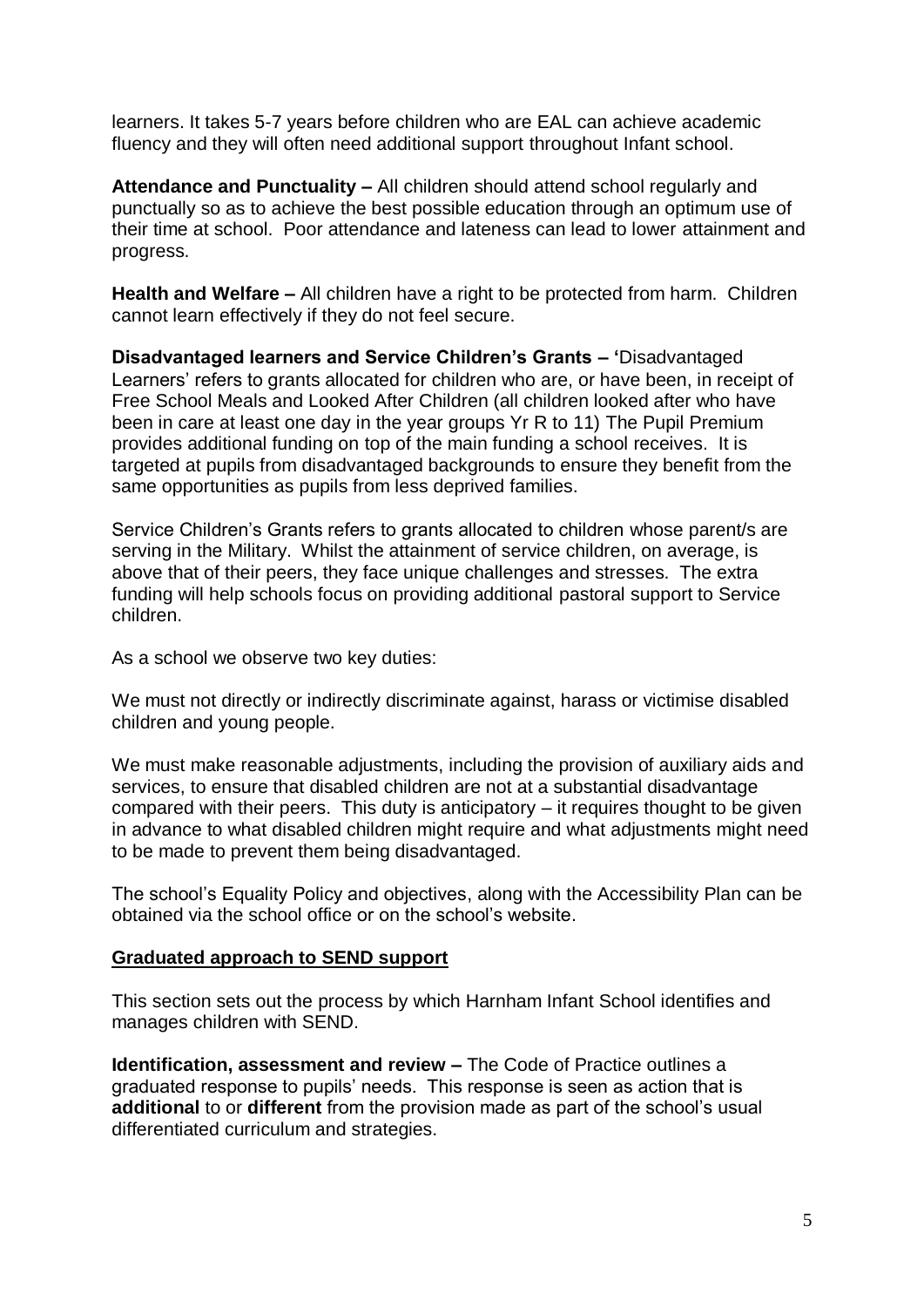Harnham Infant School will try to meet every child's needs within the classroom through ensuring that our planning and quality first teaching approaches meet the needs of all the children in our school. However, where through careful identification and assessment we and/or the parents/carer determine that a child is not making satisfactory progress, the class teacher in consultation with the SENDCo and the child and parents, will review the strategies and approaches that are currently being used and the way these might be developed. Where this review leads to the conclusion that the child needs help over and above that which is normally available within the class, we will further assist the child through SEND support.

The SENDCo tracks groups of children and then uses Pupil Progress Meetings to record and maintain information about the identification, assessment and provision for each pupil as well as those with SEND. Pupil Progress meetings takes place three times a year. A register is kept of pupils with SEND. Provision Maps, My Individual Support Plans and My Support Plans are used to record additional provision for pupils on the SEND register.

## **A graduated approach**

At Harnham Infant School we adopt a high quality, inclusive teaching approach. The key characteristics of high quality teaching are:

- $\triangleright$  Highly focused lesson planning with sharp objectives differentiated to meet individual needs.
- $\triangleright$  High demands of pupil involvement and engagement with their learning
- $\triangleright$  High level of interaction for all pupils
- $\triangleright$  Appropriate use of teacher questioning, modelling and explaining
- $\triangleright$  An emphasis on learning through dialogue, with regular opportunities for pupils to talk both individually and in groups
- $\triangleright$  An expectation that pupils will accept responsibility for their own learning and work independently
- $\triangleright$  Regular use of encouragement and authentic responsibility for their own learning and work independently
- $\triangleright$  Regular use of encouragement and authentic praise to engage and motivate pupils
- $\triangleright$  Will use appropriate resources and approaches to remove barriers to learning for children with SEND

## **The Assess, Plan, Do and Review cycle for SEND**

**Assess** - In identifying a child as needing SEN support the class teacher, working with the SENDCo, should carry out a clear analysis of the pupil's needs. This should draw on the teacher's assessment and experience of the pupil, their previous progress and attainment, the views and experience of parents, the pupil's own views and if relevant, advice from external support services. Harnham Infant School will take seriously any concerns raised by a parent. These will be recorded and compared to the school's assessment and information on how the pupil is developing. As part of this information gathering process the school can use the checklists found in Wiltshire Graduated Response to SEND Support (GRRS) and in some cases, outside professionals from health, education and or social services may already be involved with the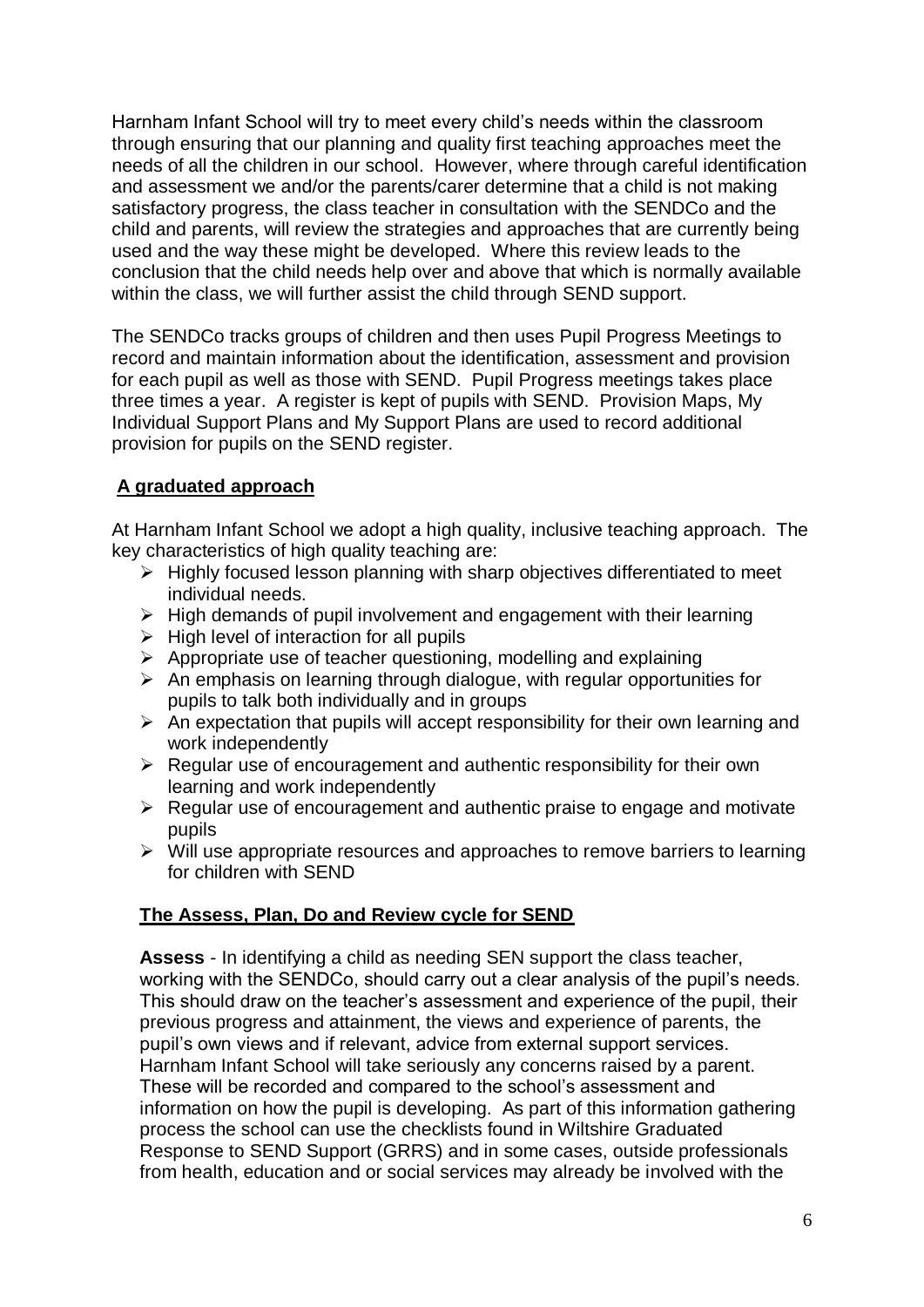child. These professionals should liaise with the school to help inform the assessments. Where professionals are not already working with school staff, the SENDCo should contact them, providing that the parents agree and it is deemed appropriate.

**Plan –** Where it is deemed appropriate to provide a pupil with SEN support, this shall be done in consultation with the parents. The teacher and the SENDCo should agree, in consultation with the parent and the pupil, the adjustments, interventions and support to be put in place, as well as the expected impact on progress, development or behaviour, along with a clear date for review. The support and intervention provided should be selected to meet the outcomes identified for the pupil, based on reliable evidence of effectiveness, and should be provided by parental involvement to reinforce or contribute to progress at home. All teachers and support staff who work with the pupil should be made aware of their needs, the outcomes sought, the support provided and any teaching strategies or approaches that are required. This should also be recorded on the Provision Maps, My Individual Support Plans and on One Page Profiles for each child as appropriate.

**Do –** The class teacher is responsible for working with the child on a daily basis. Where the interventions involve groups or one-to-one teaching away from the main class, they will still retain responsibility for the pupil. They should work closely with any teaching assistants or specialist staff involved to plan and assess the impact of support and interventions and how they can be linked to classroom teaching. The SENDCo should support the class teacher in the further assessment of the child's particular strengths and weaknesses, in problem solving and advising on the effective implementation of support.

**Review –** The effectiveness of the support and interventions and their impact on the pupil's progress should be reviewed in line with the agreed date. The impact and quality of the support and interventions should be evaluated, along with the views of the pupil and their parents. This should feed back into the analysis of the pupil's needs. The class teacher, working with the SENDCo, should revise the support in light of the pupil's progress and development, deciding on any changes to the support and outcomes in consultation with the parents and pupil. Where a pupil has a My Plan (Education and Health Care Plan), the local authority, in co-operation with the school, must review that plan every 12 months (as a minimum). In addition, parents meet with the SENDCo and class teacher three times a year. Where a pupil has a My Support Plan, these are reviewed termly with SENDCo and class teacher. For children accessing interventions through SEN Support, reviews take place with parents three times year through parents evening or termly telephone calls.

#### **Managing pupils needs on the SEND register**

All children on the SEND register will have either a provision map, a speech and language plan, a My Individual Support Plan, a My Support Plan or a My Plan (EHCP), which details important information about the child, including their areas of strengths and weaknesses, their outcomes and steps taken to allow children to achieve them and any other professionals who have contact with the child. Class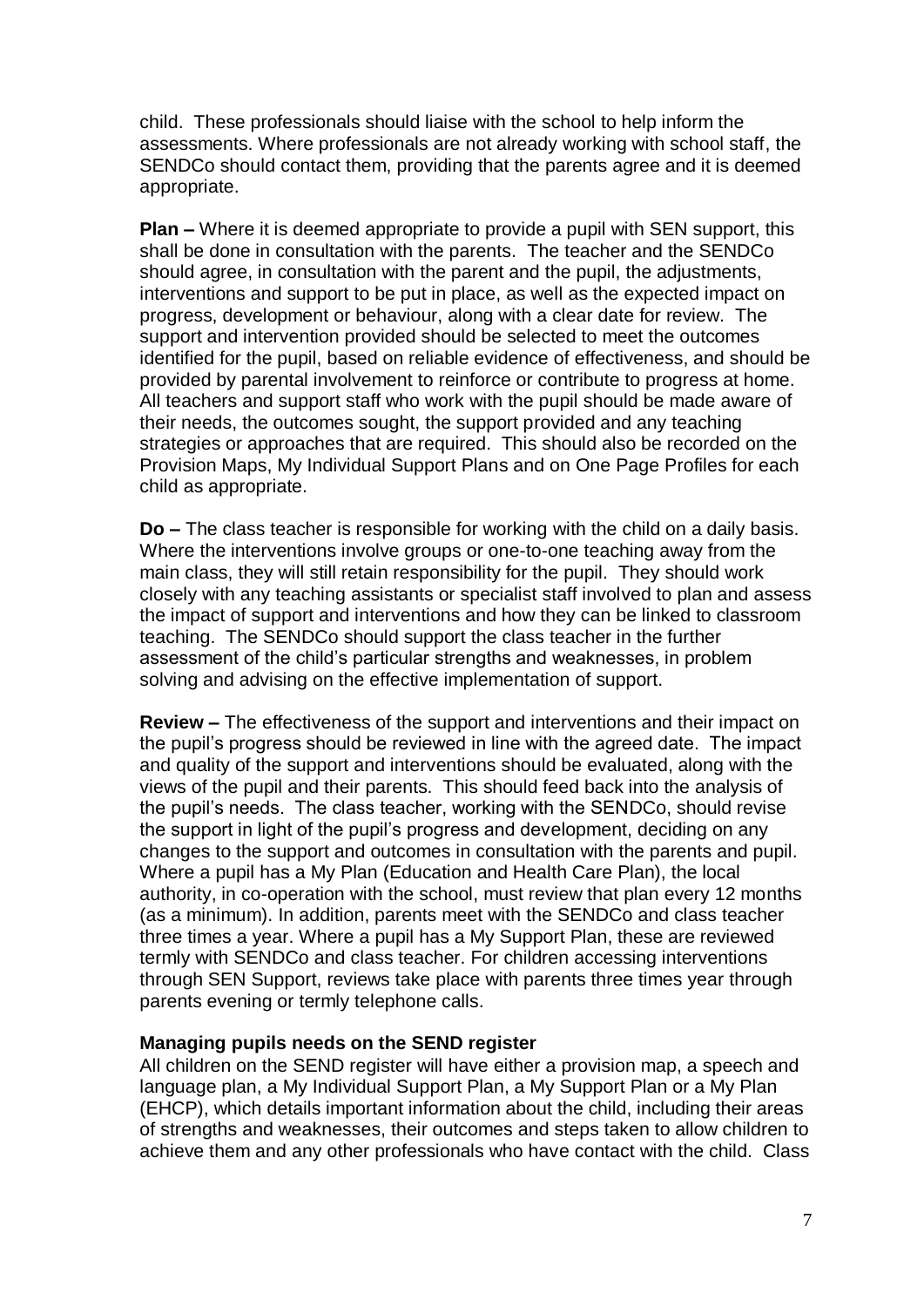teachers, parents, pupils and other professionals will contribute to these working documents, which are updated to reflect the current needs of the child.

Formal review meetings will take place three times a year, where the SENDCo, parents and teacher will be involved in reviewing progress and setting new targets. The views of the child are sought before the meeting but due to the age of the children it is not appropriate for them to attend. Where children may struggle to verbalise their views, this might be in the form of a video, photographs, samples of work or use of visuals pictures to show what is going well and not going well.

Class teachers are responsible for evidencing progress according to the outcomes described in the Provision Map, My Support Plan or My Plan (EHCP). These are then shared with everyone involved with the child. The SENDCO reviews all records provided by class teachers to ensure consistency across the school and appropriateness and quality of outcomes.

## **My Plan – Education and Health Care Plan (EHCP)**

When, despite the school having taken relevant and purposeful action to identify assess and meet the SEND of the child, the child has not made expected progress, the school or parents might consider requesting a My Plan (EHC) assessment. The SENDCo will request a SEND Lead Worker to support parents and the school with this process.

#### **Criteria for exiting the SEN Register**

If it is felt that children are making sustainable progress, then they may be taken off the SEND register. If this is the case then the views of the teacher, SENCO, pupil and parents need to be taken into account, as well as that of any other professionals involved with the child. If it is agreed by all to take the pupil off the SEND register, then all records will be kept until the pupil leaves the school (and passed to the next setting). The pupil will continue to be monitored through the schools monitoring procedures, such as pupil progress meeting. If it is felt that the pupil requires additional assistance, then the procedures set out in this policy will be followed.

#### **Supporting pupils and families**

- $\triangleright$  Pupils are welcome to read the Wilshire Local Offer at <https://www.wiltshire.gov.uk/local-offer>
- $\triangleright$  Parents are advised to read the school's SEN Information Report and **Policy**
- $\triangleright$  Parents are welcome to contact the school's Parents Support Advisor (PSA) – Mrs Chris Lister.
- $\triangleright$  Parents may also wish to contact other agencies to access help and support for their family and children.

Class teachers, in partnership with the SENDCo, are responsible for ensuring that pupils are able to access assessments carried out within their class. If a child's needs mean that they are unable to access standardised tests, then the SENDCo will liaise with the class teacher to assess pupils' eligibility for access arrangements.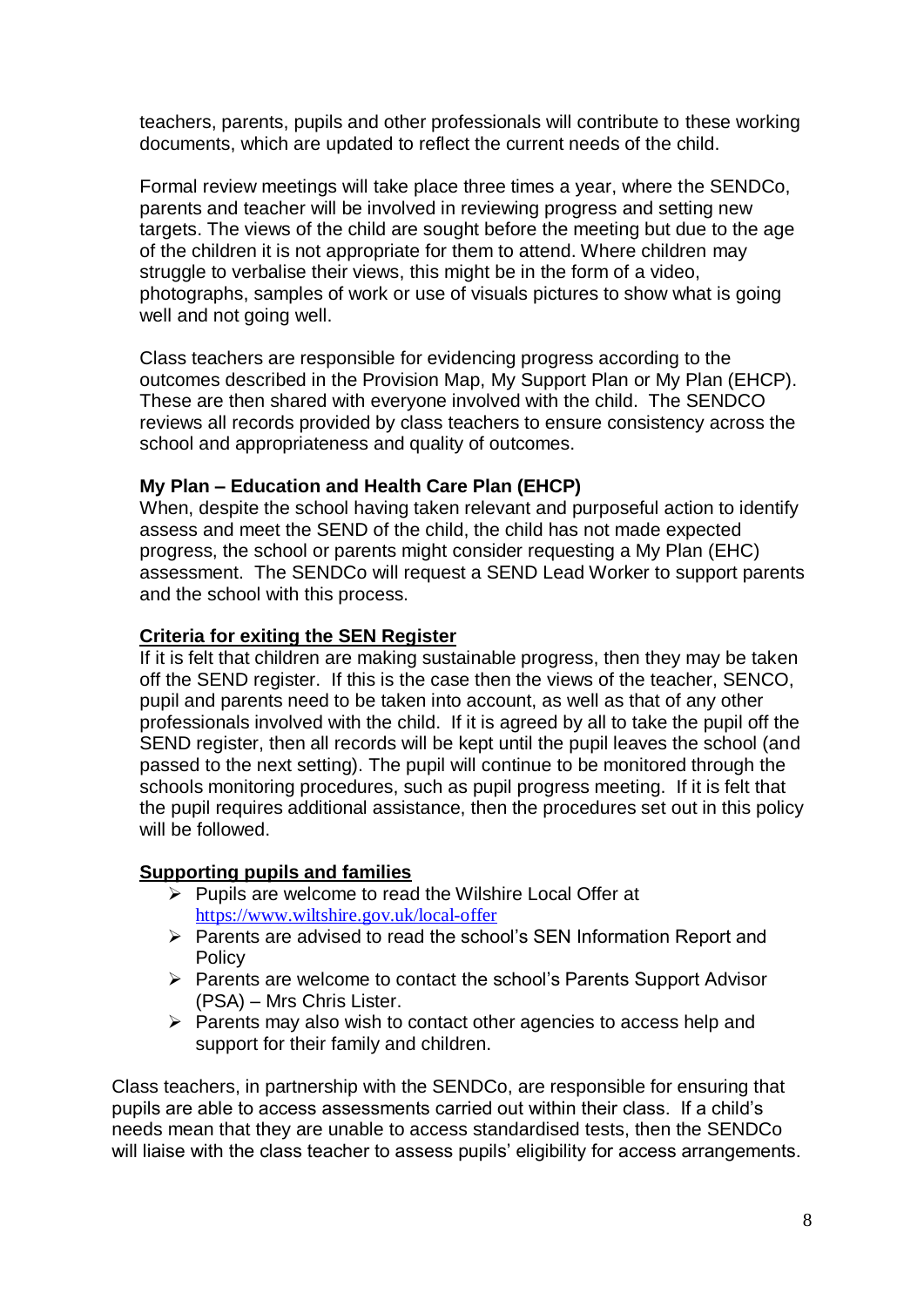The teachers liaise with colleagues within the school to ensure smooth transitions between classes and year groups. In addition, Harnham Infant School carefully supports pupils in the transition to the junior school through liaison with their SENDCo and teaching staff, plus additional meetings and familiarisation visits as appropriate and where deemed beneficial.

### **Supporting pupils at school with medical conditions**

The school recognises that pupils at school with medical conditions should be properly supported so that they have full access to education, including school trips and Physical Education. Some children with medical conditions may be disabled and where this is the case the school will comply with its duties under the Equality Act 2010. Some may also have Special Educational Needs and may have a My Plan which brings together Health and Social Care needs, as well as their Special Educational Provision and the SEND Code of Practice (2014) is followed.

#### **Admission arrangements for pupils with SEND**

Normal admission arrangements apply. The Admission Policy is based on the agreed Wiltshire policy. We strive to be a fully inclusive school. All children will be treated according to their needs in line with the school's policy for equality of opportunity. No child will be denied admission because of his or her creed, race, physical ability or academic attainment. Where a child has a particular need e.g. wheelchair access, the governors will make every effort to ensure the child's needs are fully met. If a child is transferring into the school with a My Plan/EHCP, or has been receiving extra support in their previous school or educational setting, the continuation of this support will be negotiated with the Wiltshire Council to ensure their needs can be met.

Any variation to the above will need to be agreed by the full governing body.

## **Monitoring and evaluation of SEND policy and provision**

The school's SEND policy and provision is evaluated through:

- $\triangleright$  Monitoring of classroom practice and the quality of teaching by the Head Teacher, Deputy Head and School Improvement Advisor (SIA) as well as Ofsted Inspectors.
- $\triangleright$  Analysis of pupil tracking data for progress and attainment, as outlined in the school's assessment calendar.
- $\triangleright$  Evaluation of intervention programmes.
- $\triangleright$  Pupil Premium tracking and analysis.
- $\triangleright$  Pupil Progress meetings.
- > Monitoring of procedures and practice by SEND governor.
- $\triangleright$  School Self-Evaluation document (SEF).
- $\triangleright$  School Improvement Action Plan.
- Local Authority moderation process and OFSTED inspection arrangements.
- $\triangleright$  Meetings with parents and staff both formal and informal.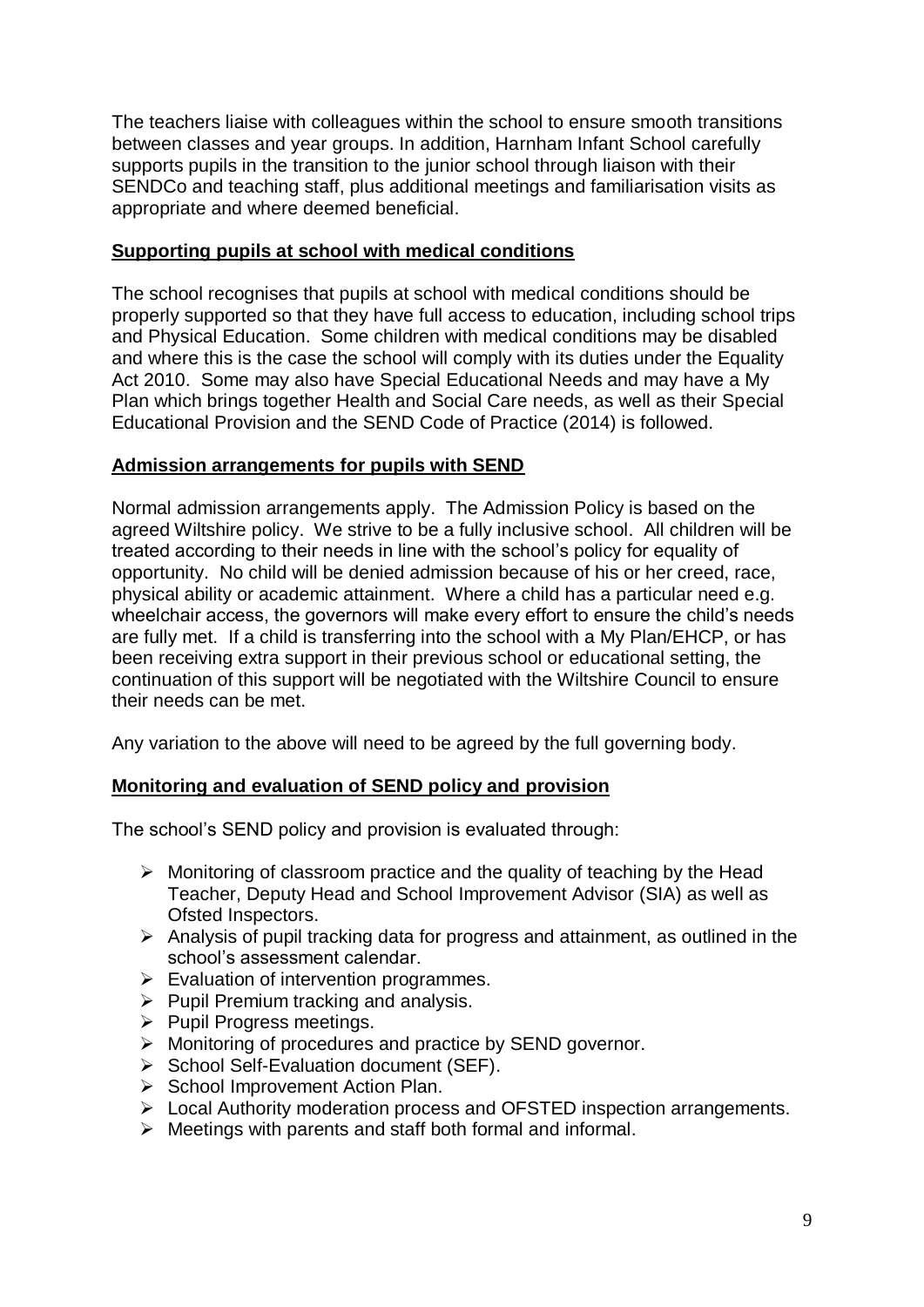## **Training and Resources**

In order to maintain and develop the quality of teaching and provision to respond to the strengths and needs of all pupils, all staff are encouraged to undertake training and development. All teachers and support staff undertake induction on taking up post and this includes a meeting with the SENDCo to explain the systems and structures in place around the school's SEND provision and practice, and to discuss the needs of individual pupils. Staff training needs will be discussed at this stage, and both teaching and support staff will be made aware of training opportunities that relate to working with children with SEND. In addition, SEN training is provided regularly at staff meetings for all teachers and teaching assistants.

The school's SENDCo regularly attends the Wiltshire Area SENDCo meetings and conferences along with more local cluster schools' SENDCo network meetings in order to stay up to date with local and national updates in SEND.

## **Roles and Responsibilities**

### **Governor Roles**

The Governing Body of this school must:

- $\triangleright$  Do their best to ensure that the necessary provision is made for any child who has Special Educational Needs.
- $\triangleright$  Ensure that where the 'responsible person' e.g. the Head teacher, SENDCo or the appropriate governor – has been informed by the LA that a child has Special Educational Needs, those needs are made known to all who are likely to teach them.
- $\triangleright$  Ensure that teachers in school are aware of the importance of identifying and providing for those children who have Special Education Needs.
- $\triangleright$  Ensure that a child with Special Educational Needs joins in the activities of the school together with children who do not have special educational needs, so far as is reasonably practical and compatible with the child's Special Educational Provision and learning needs.
- $\triangleright$  Report to parents/carers on the implementation of the school's policy for children with Special Educational Needs.
- $\triangleright$  Have regard to the Special Educational Needs and Disability Code of Practice (2014) whilst carrying out its duties towards all children with Special Educational Needs.
- $\triangleright$  Ensure that parents/carers are notified of a decision by the school that SEND provision is being made for their child.
- $\triangleright$  Be involved in developing and monitoring the school's SEND policy.
- $\triangleright$  Be familiar with and knowledgeable about the school's SEND policy, including how funding, equipment and personnel resources are deployed.
- Ensure SEND provision is an integral part of the School Development Plan.
- $\triangleright$  Ensure the quality of SEN provision is continually monitored.

## **SENDCO**

Currently, the SENDCO is Laura Pike who is responsible for coordinating the provision of Special Educational Needs throughout the school.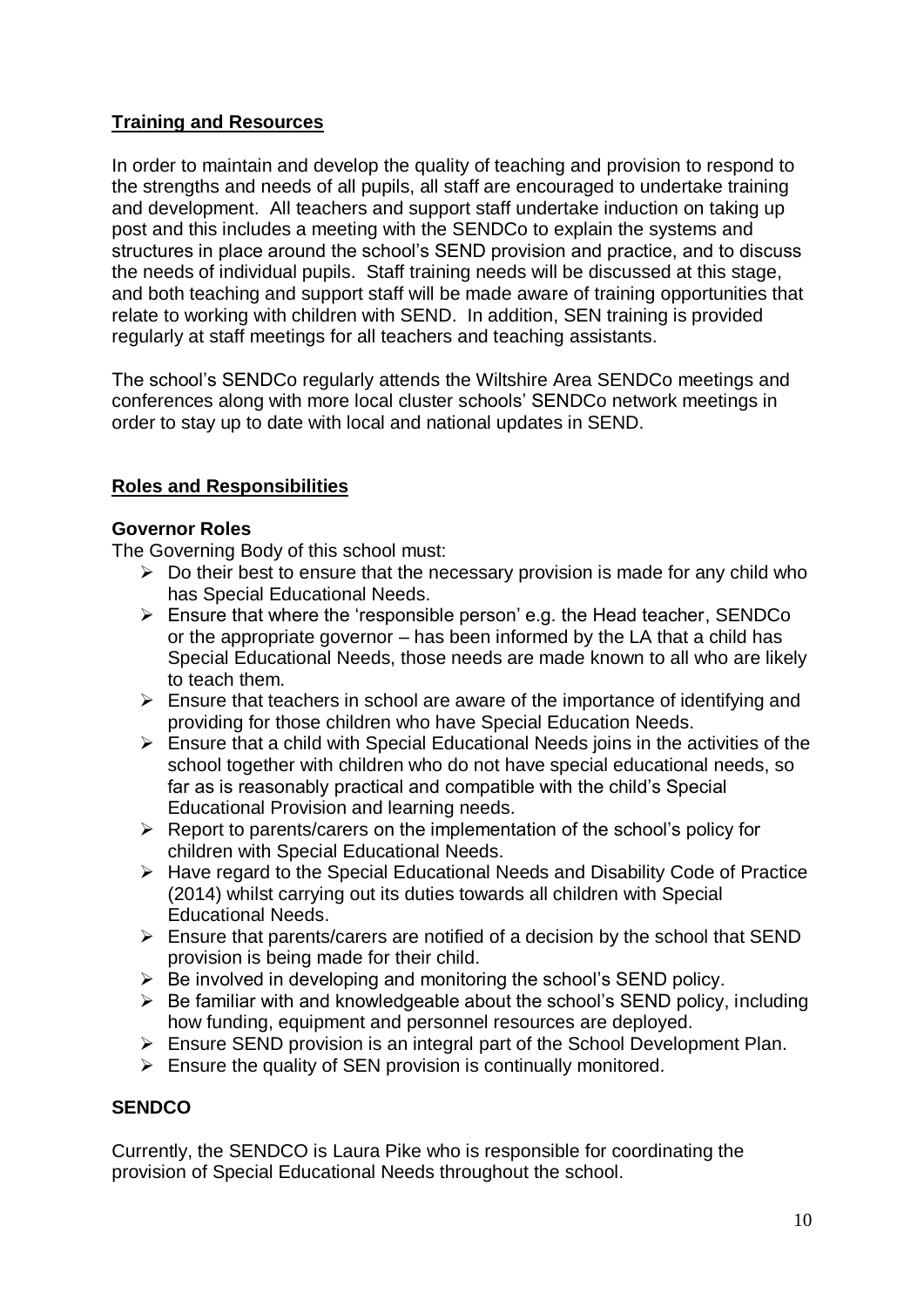This will involve:

- $\triangleright$  Day to day operation of the Special Educational Needs policy.
- $\triangleright$  Providing advice to staff and liaising with them on the completion and implementation of Provision Maps, My Individual Support Plans, My Support Plans and My Plans including reviews.
- ▶ Overseeing and maintaining designated SEND resources.
- Liaising with parents/carers of children with Special Educational Needs.
- $\triangleright$  Liaising with external agencies including the LA support and Educational Psychology service, Health and Social Services and Educational Welfare.
- Attending relevant courses to develop Special Educational Needs provision.
- $\triangleright$  Organising relevant in-service training of staff.
- Monitoring, evaluating and reporting on provision to the SEND governor on a termly basis.
- $\triangleright$  Co-ordinating provision for pupils with Special Educational Needs in liaison with the class teacher, Teaching Assistant and Head teacher.
- To liaise with the SENDCo from Harnham Junior School, or any other junior provision, to ensure a smooth transition from Year 2 to Year 3.
- $\triangleright$  To liaise with local nurseries and pre-schools and if needed, attend phase transfer meetings to help children settle well into our school.
- $\triangleright$  To contact and when necessary, visit the previous school of children who are moving to our school.

## **Class Teachers**

Every teacher is viewed as a teacher of pupils with Special Education Needs, and it is their responsibility to effectively differentiate for and teach the range of pupils in their class. The needs of the majority of children will be met in the classroom. Teachers are expected to make every effort to ensure that children with Special Educational Needs are fully involved in the life of the class and that their achievements both academic and non-academic are celebrated.

Children with SEN work in mixed ability groups for some subjects and share in jobs and responsibilities with other members of their class.

## **Teaching Assistants (TA)**

The Teaching Assistants are a valued member of the teaching team in the area of Special Educational Needs.

Programmes of work are drawn up, modified and evaluated by the class teacher and TAs working together. The TA is responsible for supporting the teaching, recording the child's responses and reporting back to the class teacher on a regular basis. Each TA is assigned to work in a classroom in order to support the teacher with groups or occasionally with individual children who are in greatest need. We recognise that it is important that TAs facilitate access to learning and social interaction for the child without fostering dependence on their special relationship with the child and so "over protecting" them. The school is also aware of the need to socially integrate pupils with SEN, and holds regular social skills groups for children to lift their self-esteem and promote their interaction with other members of their peer group.

## **Speech and Language (TA)**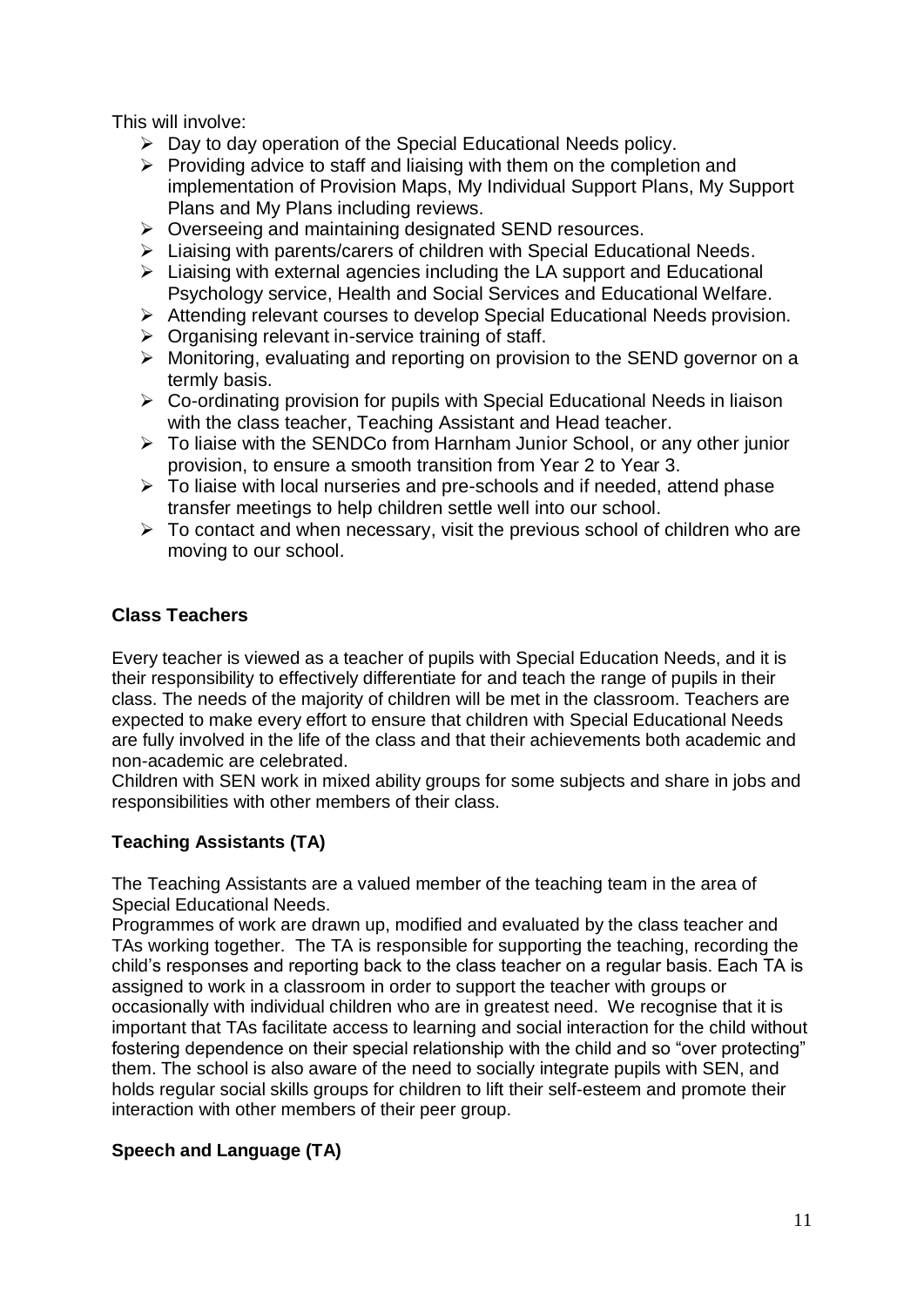Specific targets that have been recommended by a Speech Therapist, are worked on three times a week. Mrs Anna McGinley has been employed to specifically to ensure that KS1 children make progress towards their Speech and Language targets through her interventions with them. Regular review meetings take place with the Speech Therapist and SENDCo too.

### **Emotional Literacy Support Assistant (ELSA)**

Where children may need additional support or have specific targets related to their social and emotional needs or behaviour, they may work with the school's ELSA, Mrs Lorraine Batchelor to help them make progress towards these. This is always in consultation with the class teacher and SENDCo and compliments the work in the classroom too.

#### **Storing and managing information**

Documents relating to pupils on the SEND register will be stored in the SENDCO's locked filing cabinet and cupboard. Electronic documents are stored on the secure schools' staff network and uploaded to CPOMS.

SEND records will be passed on to a child's next setting when he or she leaves Harnham Infant School. Storing and managing SEND records in line with Harnham Infant's Information Management Policy.

Any email relating to a child will refer to them by their initials only. Confidential information including reports, plans and documents involving personal data will be password protected.

#### **Accessibility**

There is wheelchair access to most parts of our school and playgrounds.

There are three disabled toilets which have grab rails and extra wide doors for wheelchair access.

Harnham Infant School identifies and removes barriers to learning by providing all pupils with a broad and balanced curriculum, differentiated and adjusted to meet the needs of individual pupils and their preferred learning styles.

Current targets, strategies and outcomes of Harnham Infant's accessibility planning approach include continuing to seek and follow the advice of LA services, appropriate health professionals and guidance from the DfE.

Harnham Infants increases and promotes access for disabled pupils to the curriculum by

- setting suitable learning challenges
- taking account of pupil's diverse learning needs
- overcoming potential barriers to learning and assessment for individual and groups of pupils.

Harnham Infant's improves the delivery of written information to disabled pupils by taking account of the needs of pupils and visitors with physical difficulties and sensory impairments when planning and undertaking future improvements and refurbishments of